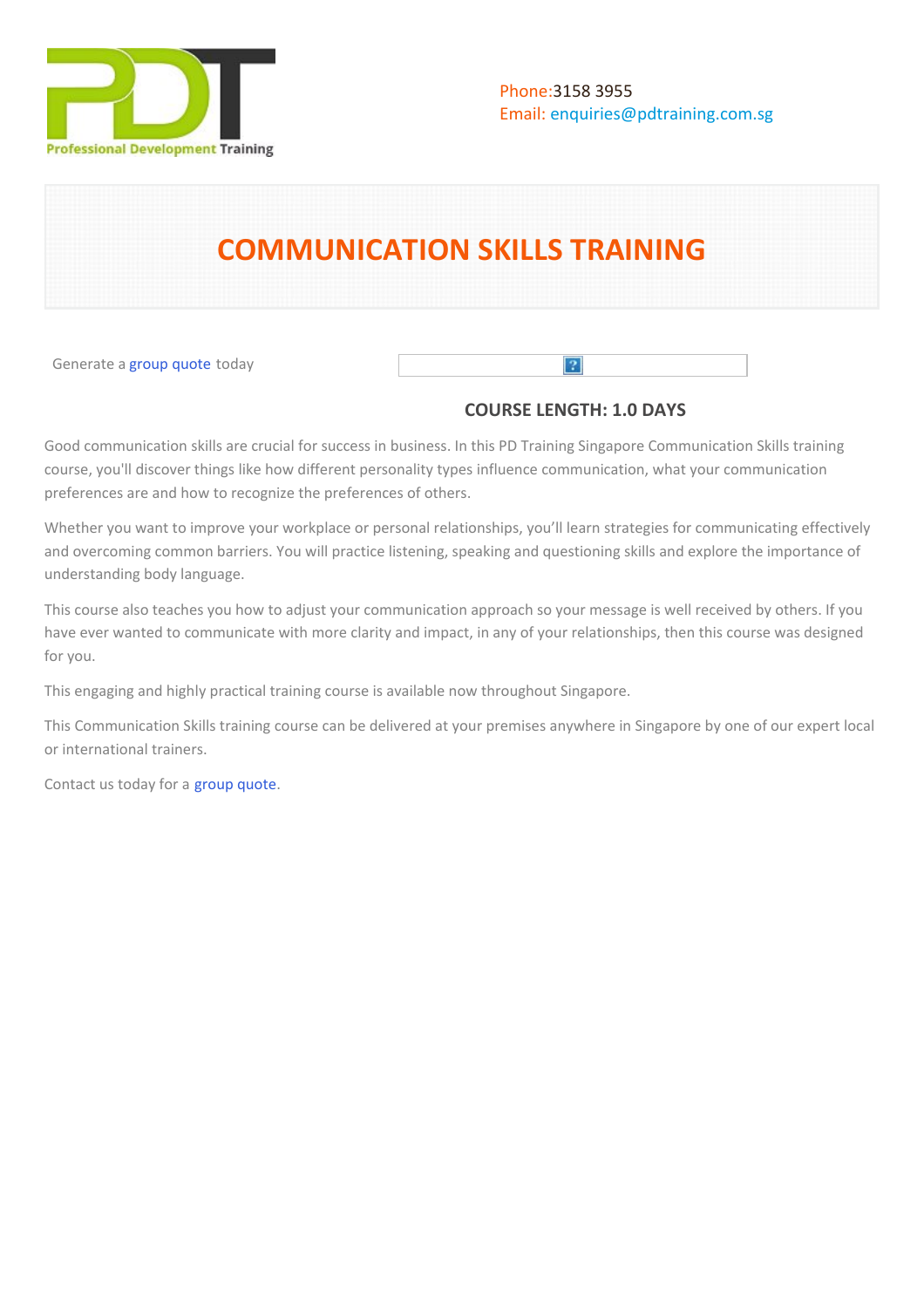# **COMMUNICATION SKILLS TRAINING COURSE OUTLINE**

#### **FOREWORD**

This communications skills training course in Singapore helps people communicate appropriately and clearly in any situation. This is a great course for everyone as the benefits can have a positive effect on every aspect of your life.

Learn to understand how you communicate, how others communicate and how to adjust your communication style to meet their needs. Discover how effective communication is greatly improved by understanding communication preferences based on personality type and learn how to overcome some common obstacles to effective communication.

This interpersonal Communication Skills training course will ensure that your colleagues, friends and family will receive your message clearly, which should improve your workplace relationships as well as your personal relationships in general. If you have never completed a communications course of this type, you are missing out on understanding some of the most fundamental concepts that will have a profound effect on your success in the workplace and life in general.

#### **OUTCOMES**

#### **In this course participants will:**

- Gain insight into their personality type and communication preferences, using our proprietary profiling tool
- Learn to recognize other people's personality types and communication preferences
- **Learn to adjust your own communication approach based on need and situation**
- **I** Understand barriers to effective communication and how to overcome them
- Learn how to effectively utilize tone
- Master the S.T.A.R. method for speaking on the spot
- **Learn to use body language appropriately**
- **Learn to listen actively and effectively**
- Gain insight into asking open questions
- Become a more effective communicator through the use and application of practical tools

#### **MODULES**

## Lesson 1: Communication is key to success

- **5 Habits of Highly Effective Communicators**
- **Reflection**

## Lesson 2: LDP – Communication Evolution Tool

- Adjusting your style for a better approach:
- Communicating when stressed
- **Reflection**